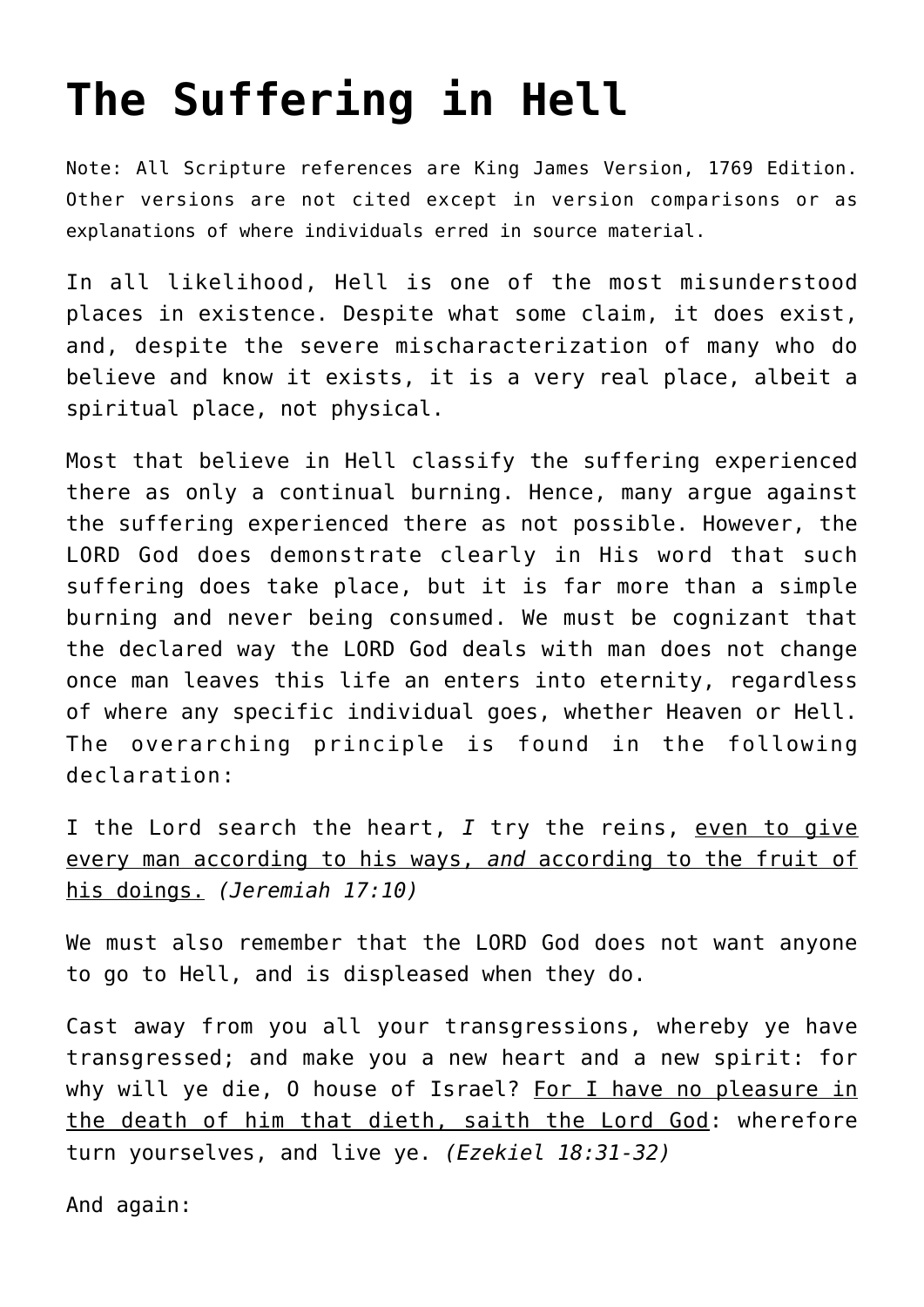Say unto them, *As* I live, saith the Lord God, I have no pleasure in the death of the wicked; but that the wicked turn from his way and live: turn ye, turn ye from your evil ways; for why will ye die, O house of Israel? *(Ezekiel 33:11)*

Thus, though the LORD God does not want anyone to go there, since there are persons who want nothing to do with the LORD, they must go somewhere. Hence, Hell is the only place that can be made for them.

Then shall he say also unto them on the left hand, Depart from me, ye cursed, into everlasting fire, prepared for the devil and his angels: . . . *(Matthew 25:41)*

Moreover, since those individuals are focused on self and serving self above the LORD God who made them, the LORD will render unto them a totally self-focused existence.

There are six easily identifiable aspects to the suffering those who are there, and those who will go there, experience:

- 1. The sense of burning, but never consumed. *[Exodus 3:2; Revelation 14:9-11; Luke 16:23-24]*
- 2. The gnawing of regret and sorrow which is never-ending. *[Isaiah 66:24; Mark 9:43-48; Luke 16:25]*
- 3. The clear sense and perception of anger and wrath directed at the person directly. *[Romans 1:18; John 3:36; I Thessalonians 1:9-10]*
- 4. The sense of being totally alone. *[Luke 16:22-26]*
- 5. Being able to "see" where you could be. *[Luke 16:22-26]*
- 6. Having no sense that time has passed. *[Revelation 10:5-6]*

We should first understand that all the suffering experienced is spiritual, that is, in the soul and spirit, not in the body. At this point in a person's existence, the body lies in the grave and is not functional, as the soul in not in it anymore. The soul and spirit are in Hell as the soul did not believe in the Lord Jesus Christ for the remission of its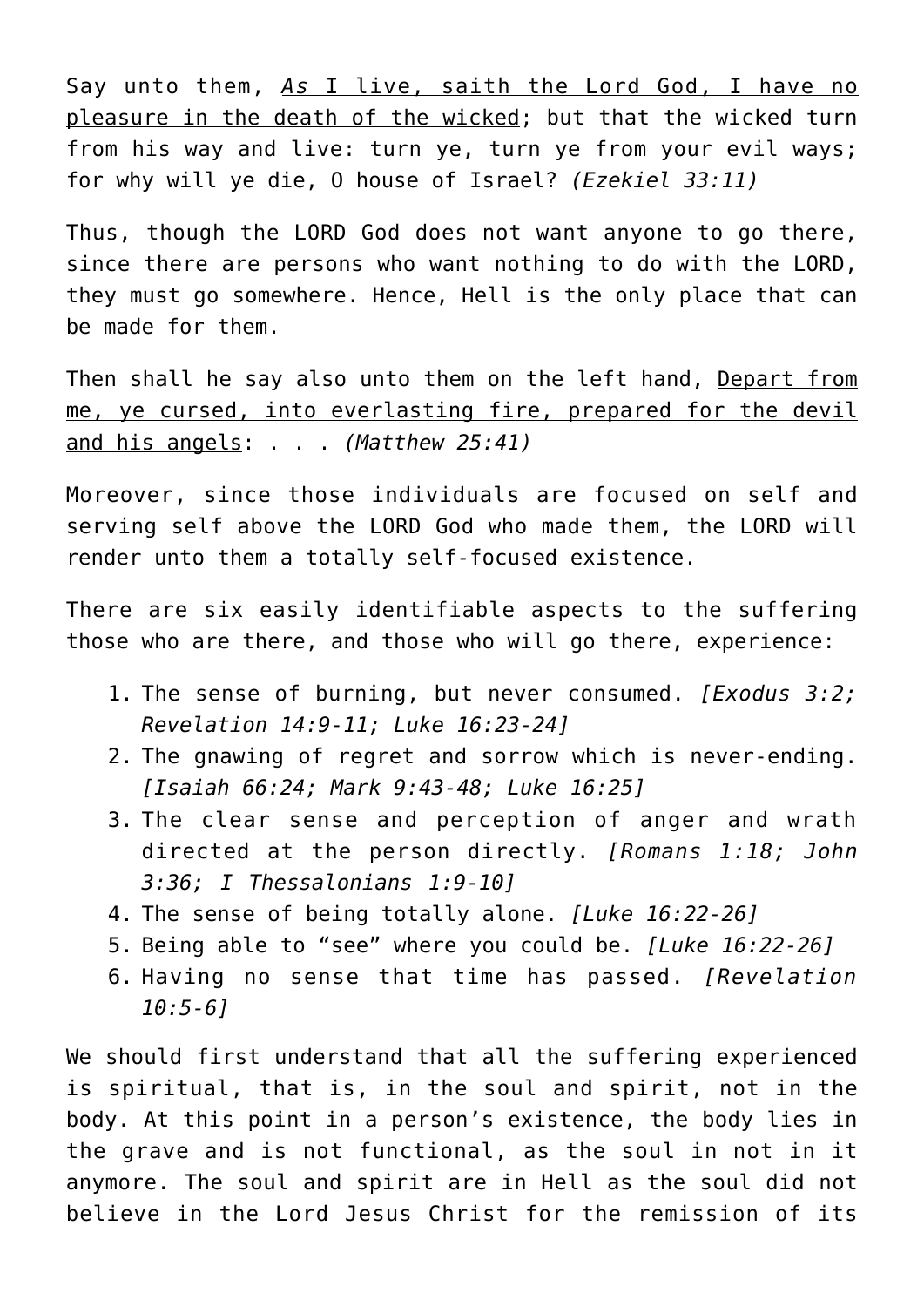sins, and justification and reconciliation unto the Father. The reason this is the criteria for existence outside of Hell in eternity is predicated upon two things which are utterly crucial:

*The LORD God is man's Creator and the provider of everything for man's existence.*

*Man, by virtue of the disobedience of Adam, inherits iniquity from his ancestors, in body, soul and spirit. Being unequal in all his substance, man cannot free himself from this.*

Because individuals are focused on self and what they want versus acknowledging and respecting their Creator, and reject fellowship with the LORD God, the LORD, in accordance with their hearts and the way they are, grants them the following in eternity:

**1. To be burned, but never consumed:**

And the angel of the LORD appeared unto him in a flame of fire out of the midst of a bush: and he looked, and, behold, the bush burned with fire, and the bush *was* not consumed. *(Exodus 3:2)*

And in hell he lift up his eyes, being in torments, and seeth Abraham afar off, and Lazarus in his bosom. And he cried and said, Father Abraham, have mercy on me, and send Lazarus, that he may dip the tip of his finger in water, and cool my tongue; for I am tormented in this flame. *(Luke 16:23-24)*

And the third angel followed them, saying with a loud voice, If any man worship the beast and his image, and receive *his* mark in his forehead, or in his hand, The same shall drink of the wine of the wrath of God, which is poured out without mixture into the cup of his indignation; and he shall be tormented with fire and brimstone in the presence of the holy angels, and in the presence of the Lamb: And the smoke of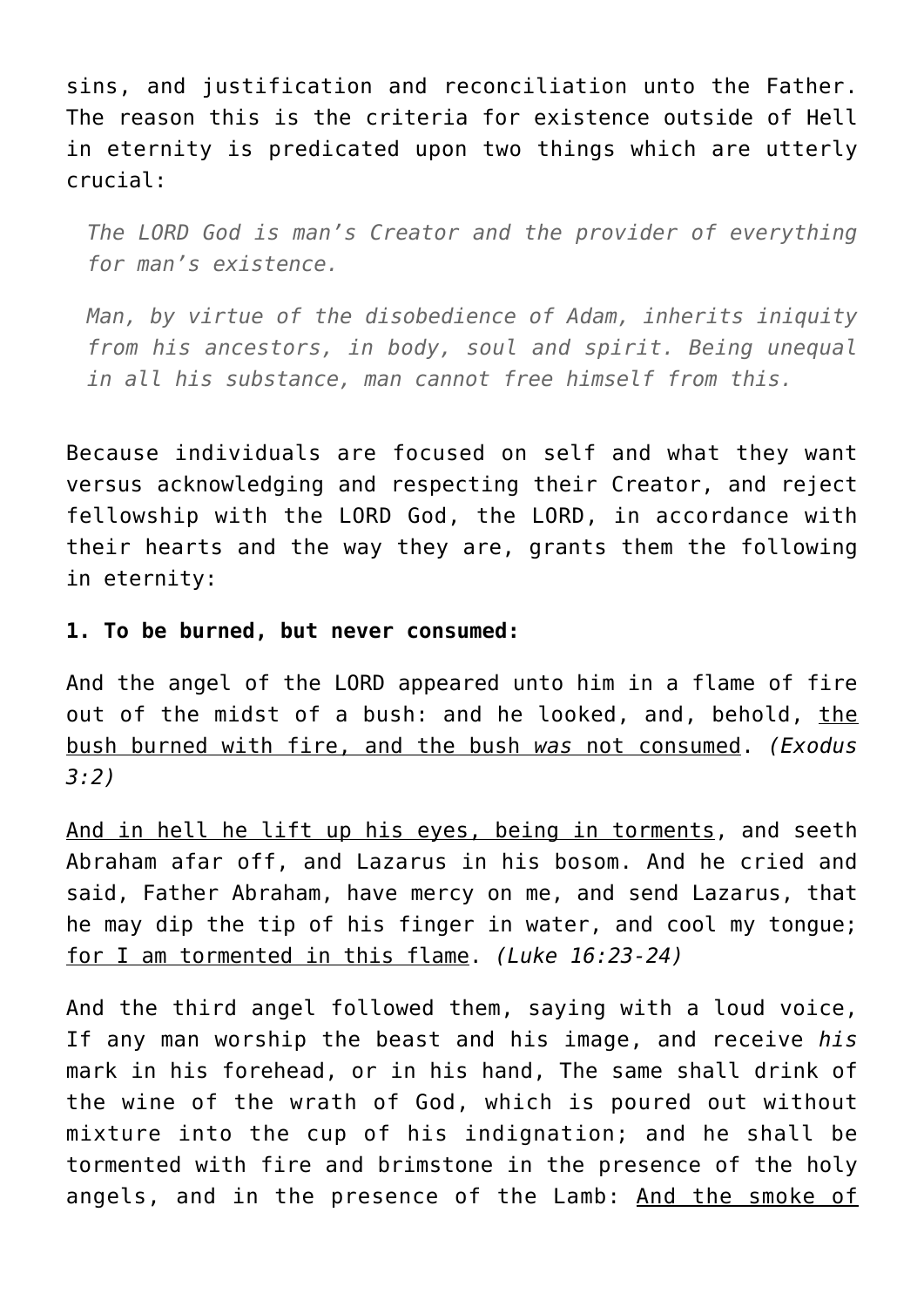their torment ascendeth up for ever and ever: and they have no rest day nor night, who worship the beast and his image, and whosoever receiveth the mark of his name. *(Rev 14:9-11)*

What this does is make one keenly aware of oneself. When you are in pain, you are most certainly self-focused. We should note here that the reference to "day nor night" in the passage from Revelation is there for us to understand in the context of our current existence. The term "day nor night" simply means "never." Hence, there is no break in the torment – ever.

# **2. The gnawing of regret and sorrow which is never-ending:**

And they shall go forth, and look upon the carcases of the men that have transgressed against me: for their worm shall not die, neither shall their fire be quenched; and they shall be an abhorring unto all flesh. *(Isaiah 66:24)*

And if thy hand offend thee, cut it off: it is better for thee to enter into life maimed, than having two hands to go into hell, into the fire that never shall be quenched: Where their worm dieth not, and the fire is not quenched. And if thy foot offend thee, cut it off: it is better for thee to enter halt into life, than having two feet to be cast into hell, into the fire that never shall be quenched: Where their worm dieth not, and the fire is not quenched. And if thine eye offend thee, pluck it out: it is better for thee to enter into the kingdom of God with one eye, than having two eyes to be cast into hell fire: Where their worm dieth not, and the fire is not quenched. *(Mark 9:43-48)*

But Abraham said, Son, remember that thou in thy lifetime receivedst thy good things, and likewise Lazarus evil things: but now he is comforted, and thou art tormented. *(Luke 16:25)*

The "worm" mentioned here is the gnawing of regret at the things done. It eats at a person on the inside. During our life on this earth, we experience that gnawing of regret and sorrow at things we have done that we later realize we ought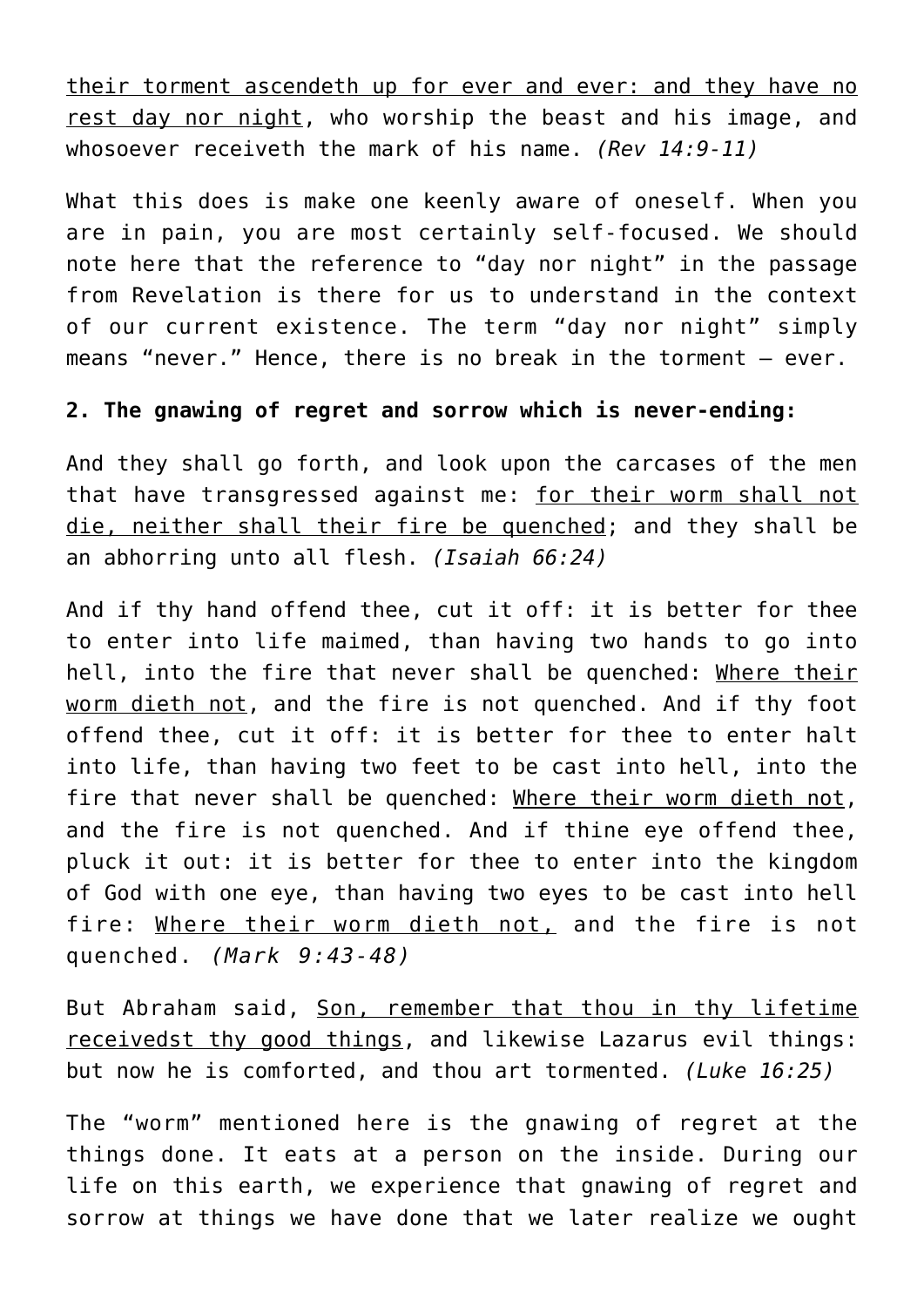not to have done. Thus, this allows them to focus on their decisions in the life they had on this earth, and the choices they made.

# **3. The clear sense and perception of anger and wrath against the person directly:**

For the wrath of God is revealed from heaven against all ungodliness and unrighteousness of men, who hold the truth in unrighteousness; Because that which may be known of God is manifest in them; for God hath shewed *it* unto them. *(Romans 1:18-19)*

He that believeth on the Son hath everlasting life: and he that believeth not the Son shall not see life; but the wrath of God abideth on him. *(John 3:36)*

For they themselves shew of us what manner of entering in we had unto you, and how ye turned to God from idols to serve the living and true God; And to wait for his Son from heaven, whom he raised from the dead, *even* Jesus, which delivered us from the wrath to come. *(I Thessalonians 1:9-10)*

Seeing the decisions they made were directly contrary to their very existence, it is and will be, fully understandable to them why they have personally earned the wrath of the LORD.

#### **4. The sense of being totally alone:**

And in hell he lift up his eyes, being in torments, and seeth Abraham afar off, and Lazarus in his bosom. And he cried and said, Father Abraham, have mercy on me, and send Lazarus, that he may dip the tip of his finger in water, and cool my tongue; for I am tormented in this flame. But Abraham said, Son, remember that thou in thy lifetime receivedst thy good things, and likewise Lazarus evil things: but now he is comforted, and thou art tormented. And beside all this, between us and you there is a great gulf fixed: so that they which would pass from hence to you cannot; neither can they pass to us, that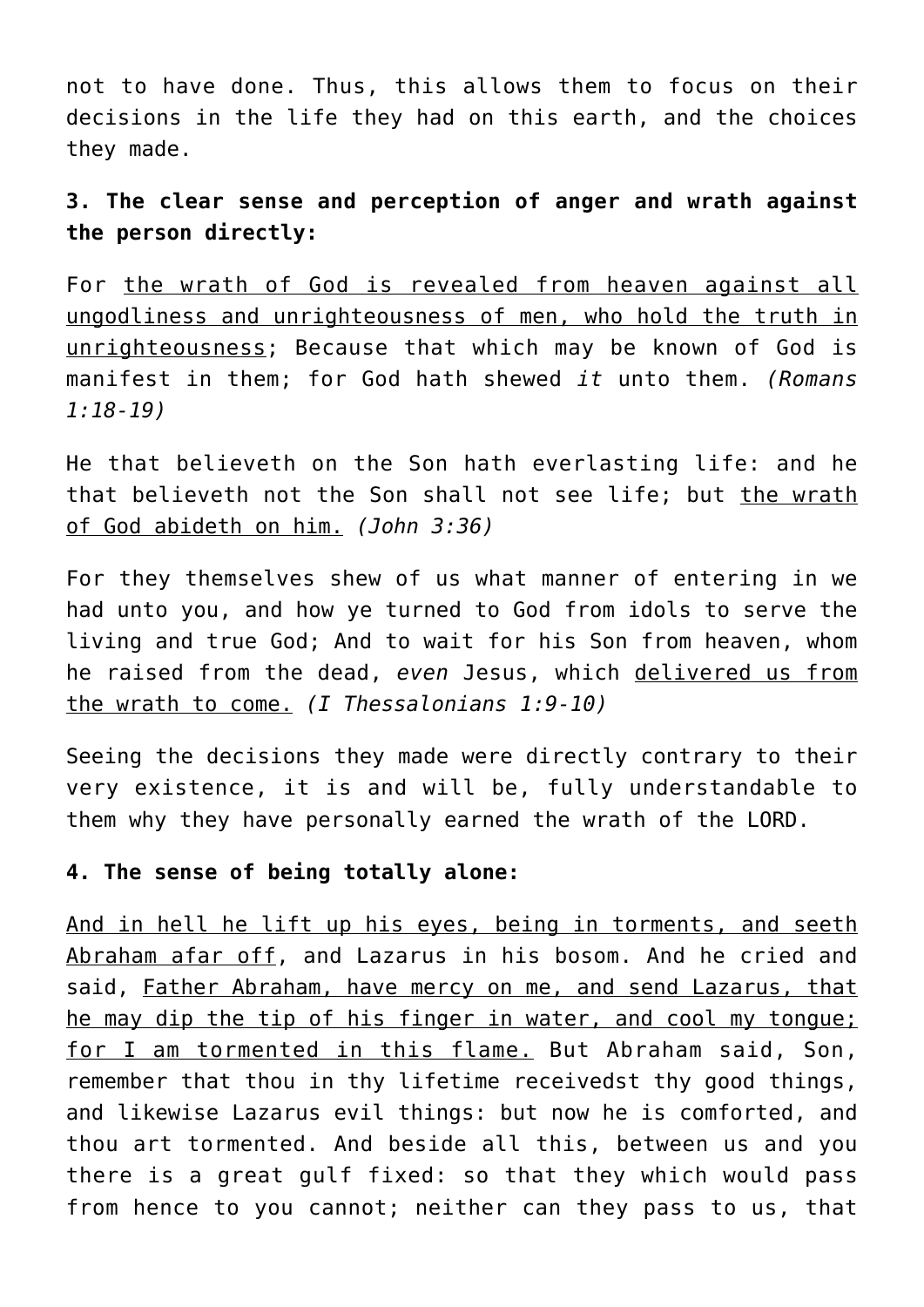#### *would come* from thence. *(Luke 16:23-26)*

One of the things that is comforting to everyone is to have others commiserate with them in their suffering. It allows others to focus on us, and makes us the center of attention. However, here that is denied and man is to focus on himself and comfort himself, by himself. If we note in the passage above, there is no one present with the rich man. He mentions no one else and Abraham never cites anyone else. As far as the rich man can perceive, he is the only one there.

### **5. Being able to "see" where you could be:**

And in hell he lift up his eyes, being in torments, and seeth Abraham afar off, and Lazarus in his bosom. And he cried and said, Father Abraham, have mercy on me, and send Lazarus, that he may dip the tip of his finger in water, and cool my tongue; for I am tormented in this flame. But Abraham said, Son, remember that thou in thy lifetime receivedst thy good things, and likewise Lazarus evil things: but now he is comforted, and thou art tormented. And beside all this, between us and you there is a great gulf fixed: so that they which would pass from hence to you cannot; neither can they pass to us, that *would come* from thence. *(Luke 16:23-26)*

Again, the passage from Luke is instructive in letting us know that those in Hell will be able to see where they could have gone had they chose differently, and not been so focused on themselves. Here again, this drives them to analyze why they did what they did in their time on earth.

# **6. Having no sense that time has passed:**

And the angel which I saw stand upon the sea and upon the earth lifted up his hand to heaven, And sware by him that liveth for ever and ever, who created heaven, and the things that therein are, and the earth, and the things that therein are, and the sea, and the things which are therein, that there should be time no longer: . . . *(Revelation 10:5-6)*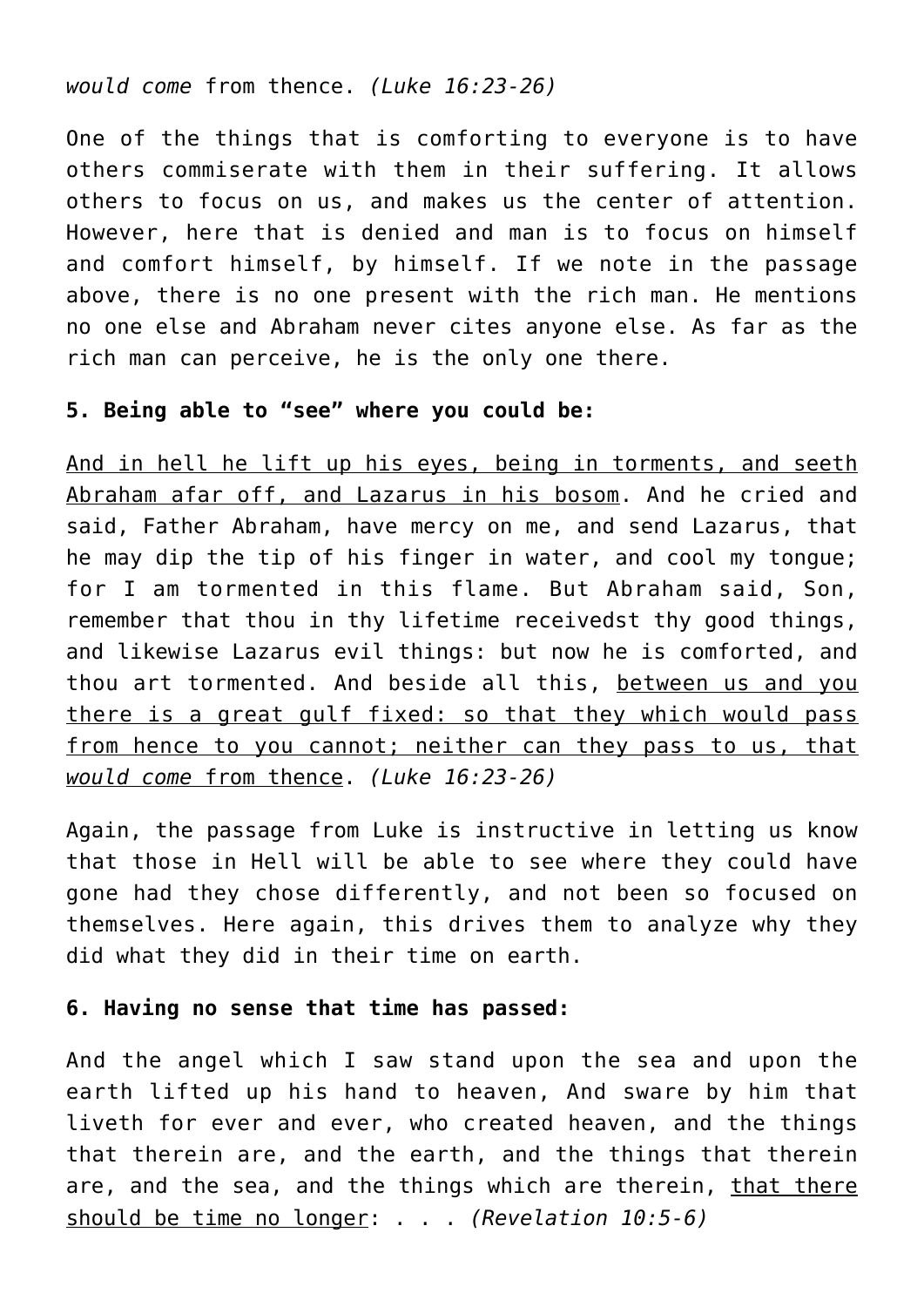The phrase *"that there should be time no longer:"* is pretty clear as to what the LORD means. However, to clarify: Having no sense that time has passed is a double-edged sword. On the one hand, if it applies to something we enjoy, it really doesn't matter. If it applies to some unpleasant situation (or worse), it increases the misery factor unbelievably.

But we should consider how it is that we mark time. We perceive the passing of time by activity. Something, somewhere within our realm of perception is active, and we are quite used to that. If you are familiar with sensory deprivation and its effects, then you are aware that the complete loss of time sensation happens, completely disorienting the mind and causing considerable anxiety.

Both in Heaven and Hell, particularly in the new heaven and earth, there is no rising and setting of the sun to mark days, no change of seasons to mark weeks, months and years:

And I saw no temple therein: for the Lord God Almighty and the Lamb are the temple of it. And the city had no need of the sun, neither of the moon, to shine in it: for the glory of God did lighten it, and the Lamb is the light thereof. *(Revelation 21:22-23)*

And he shewed me a pure river of water of life, clear as crystal, proceeding out of the throne of God and of the Lamb. In the midst of the street of it, and on either side of the river, was there the tree of life, which bare twelve manner of fruits, and yielded her fruit every month: and the leaves of the tree were for the healing of the nations. And there shall be no more curse: but the throne of God and of the Lamb shall be in it; and his servants shall serve him: And they shall see his face; and his name shall be in their foreheads. And there shall be no night there; and they need no candle, neither light of the sun; for the Lord God giveth them light: and they shall reign for ever and ever. *(Revelation 22:1-5)*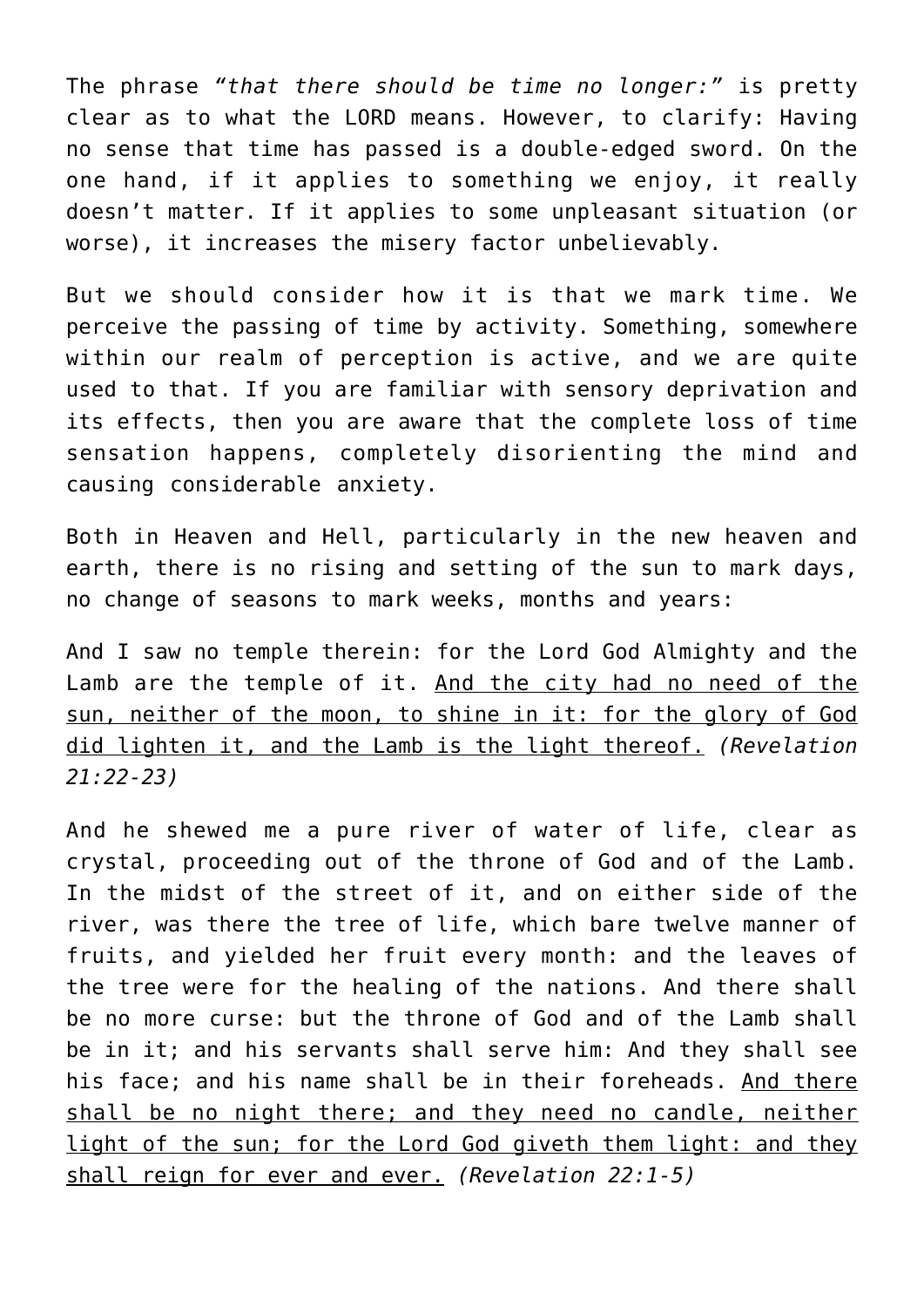Although there will not be "time" in the sense that we know it here on earth, there will nonetheless be activity in heaven, and things can be marked as having happened in relation to other events (coming before or after). But, it is not so in Hell or the Lake of Fire, as the Lord Jesus relates in the telling of the rich man in Hell:

And it came to pass, that the beggar died, and was carried by the angels into Abraham's bosom: the rich man also died, and was buried; And in hell he lift up his eyes, being in torments, and seeth Abraham afar off, and Lazarus in his bosom. And he cried and said, Father Abraham, have mercy on me, and send Lazarus, that he may dip the tip of his finger in water, and cool my tongue; for I am tormented in this flame. But Abraham said, Son, remember that thou in thy lifetime receivedst thy good things, and likewise Lazarus evil things: but now he is comforted, and thou art tormented. And beside all this, between us and you there is a great gulf fixed: so that they which would pass from hence to you cannot; neither can they pass to us, that would come from thence. *(Luke 16:22-26)*

Other than this one event, the rich man has no other event recorded that happened (and the declaration of time being ended is not yet), and the rich man has no other interaction with anyone. Hence, even at this time, there is no way for the rich man to determine that time has passed. He simply has an event that happened, and cannot tell when it happened. He will have one other identifiable event that will happen to him:

And I saw a great white throne, and him that sat on it, from whose face the earth and the heaven fled away; and there was found no place for them. And I saw the dead, small and great, stand before God; and the books were opened: and another book was opened, which is the book of life: and the dead were judged out of those things which were written in the books, according to their works. And the sea gave up the dead which were in it; and death and hell delivered up the dead which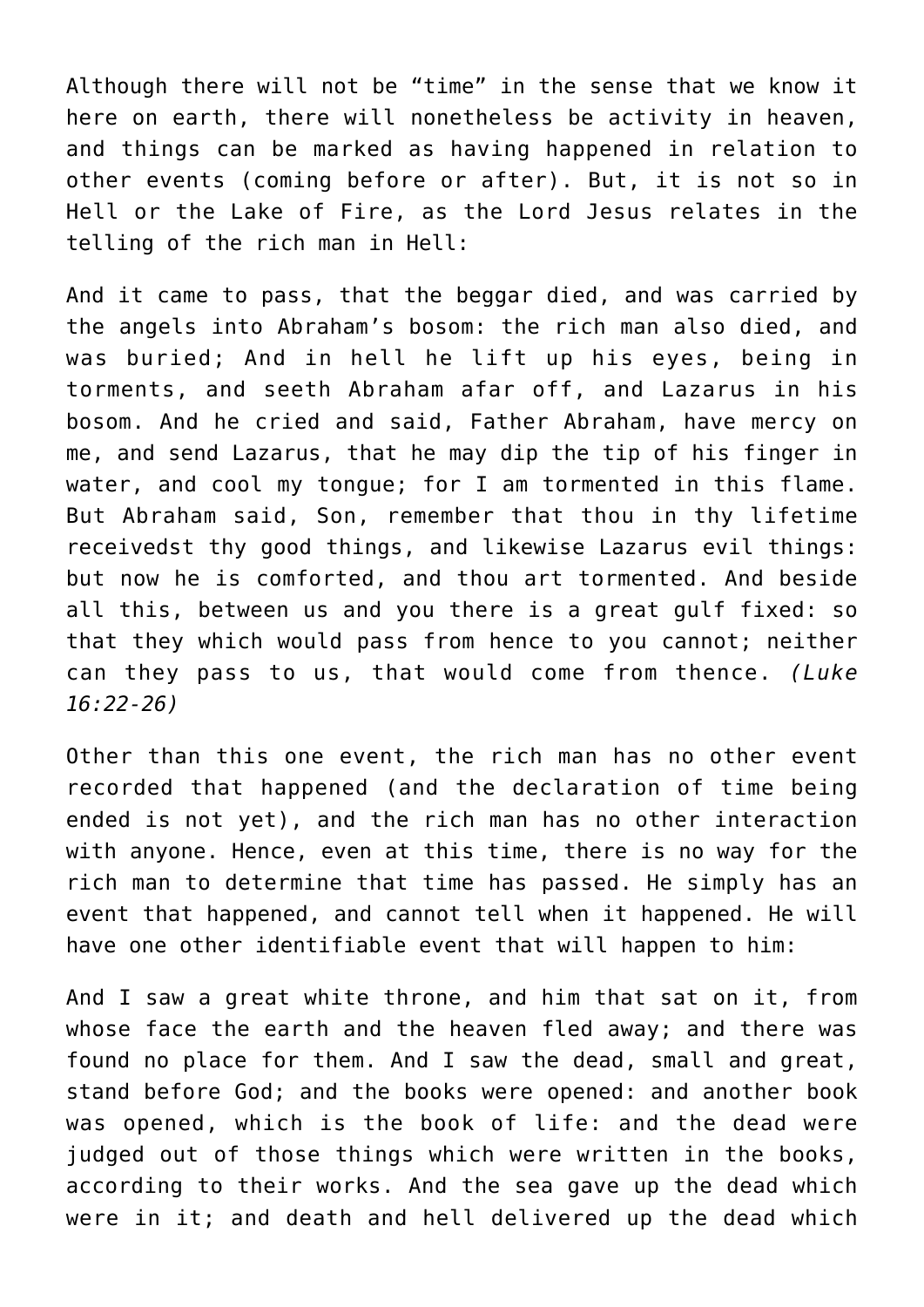were in them: and they were judged every man according to their works. And death and hell were cast into the lake of fire. This is the second death. And whosoever was not found written in the book of life was cast into the lake of fire. *(Revelation 20:11-15)*

Being taken out of Hell to stand in the docket and be judged, in which he will find out precisely why he is condemned, will not be a pleasant experience. Rather, he will find out exactly what Job confessed:

Then Job answered the LORD, and said, I know that thou canst do every thing, and that no thought can be withholden from thee. *(Job 42:1-2)*

Once he bows the knee willingly, (and he will, being shattered by the fact that every thought he ever had is now revealed – that there was no such thing as privacy and private, secret thoughts) he will be cast into the lake of fire to again experience no change in environment – just constant pain, regret and sorrow, with the clear sense of the LORD's anger toward him. For the rich man, there is no passing of time – this moment is exactly like the moment before, and the moment to come will be exactly like the present moment – endlessly.

There is, particularly for those in Hell and the Lake of Fire, time no more.

One of the things which makes anything more bearable is the ability to mark the passage of time. It keeps us stable and assured that there is a hoped for end to whatever situation we are in. By denying this, the LORD insures that those in Hell have that hope taken away and are totally free to focus on themselves and their suffering and misery.

The suffering that is listed above, being spiritual, and being, as we perceive it in the flesh, internal to us, cannot be touched or alleviated in any way. Where pain in the flesh can be adapted to by the body, and can even be enjoyed by some